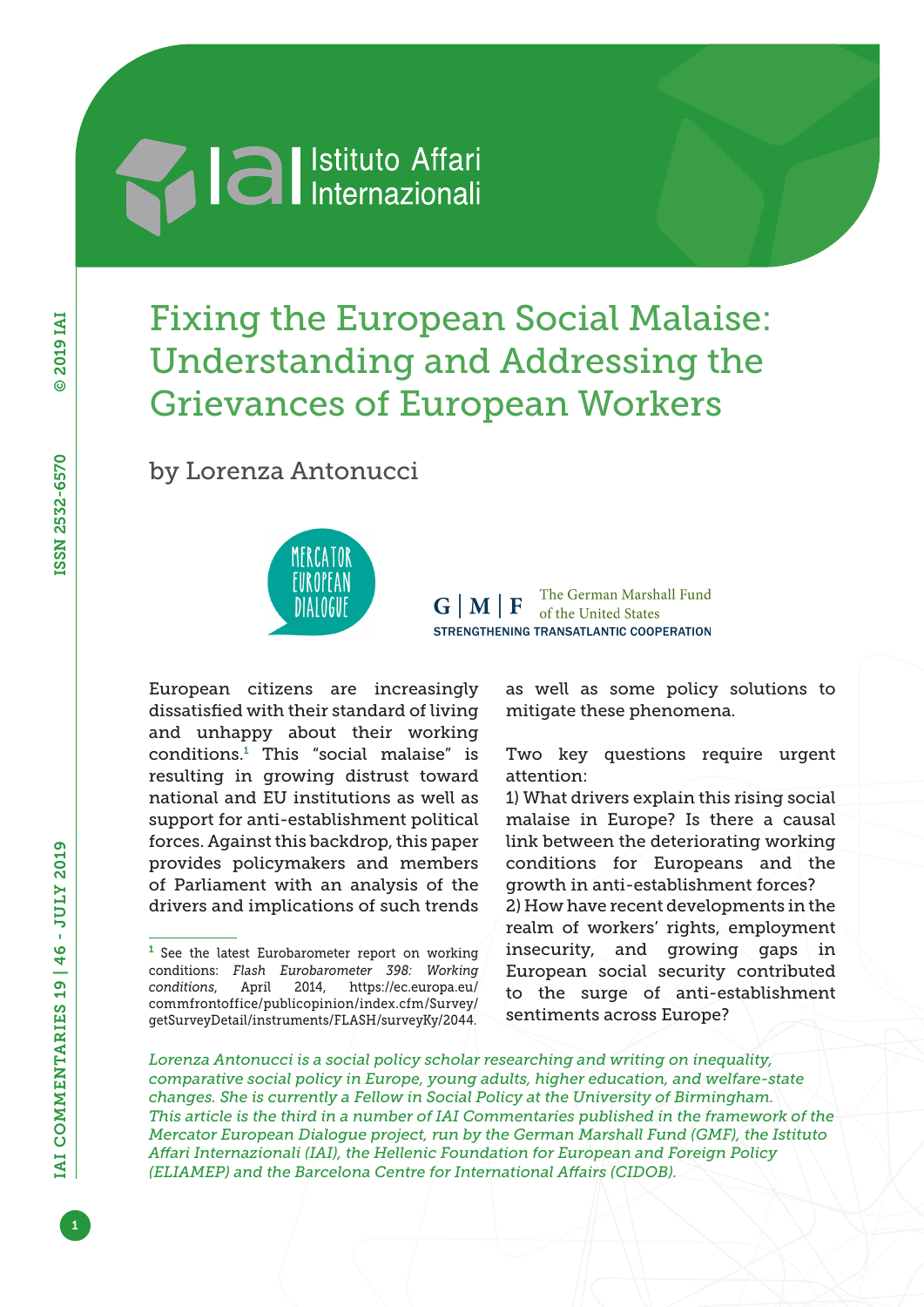### Beyond culture: anti-establishment politics as a reflection of socioeconomic malaise

Growing support for anti-establishment parties across Europe is often explained as a result of a "cultural backlash". This hugely popular trope claims that citizens support anti-establishment parties as a reaction to the diffusion of liberal values, in the form of gender equality, LGBT rights, and migration.<sup>2</sup> Yet, such trends might well be the façade masking deeper material and socioeconomic grievances of citizens.

For instance, if one looks at the Brexit referendum, there are several indications that socioeconomic factors played a role in strengthening the "leave" vote. Brexit supporters tended to come from low-income, less educated, and high-unemployment communities, which were hit hard by public-spending cuts. $3$  In this respect, Brexit has not only appealed to the working class, which was most affected by the economic crisis and austerity policies that followed, but also to the socalled squeezed middle, the declining middle class, which saw its subjective social status or social prestige decline due to worsening working conditions and the rising cost of living.

Rather than being an exception, Brexit is paradigmatic of broader trends across Europe. A growing number of European citizens support anti-establishment parties because they believe that the latter's political agendas address their declining social status. For instance, voters for France's National Rally or the Alternative for Germany explain their support with frequent references to fears of unemployment, a worsening of working conditions, and the weakening of social safety nets.<sup>4</sup>

Between 2007 and 2012, the National Front (as the National Rally was then called) significantly accelerated its programmatic shift toward leftist labour-market positions (e.g. increasing the minimum wage) that speak to "lower-earning French citizens".5 Meanwhile, the Five Star Movement in Italy won the 2018 elections by addressing rising poverty and introducing a "citizen income" law that provides increased benefits for job seekers and the unemployed, as well as strengthening job-placement strategies at the national level.

<sup>2</sup> Pippa Norris and Ronald Inglehart, *Cultural Backlash. Trump, Brexit, and Authoritarian Populism*, Cambridge, Cambridge University Press, 2019, p. 78.

<sup>&</sup>lt;sup>3</sup> See Matthew Goodwin and Oliver Heath, "Brexit Vote Explained: Poverty, Low Skills and Lack of Opportunities", in *JRF Reports*, 31 August 2016, [https://www.jrf.org.uk/node/11679;](https://www.jrf.org.uk/node/11679) Matthew Goodwin and Oliver Heath, "The 2016 Referendum, Brexit and the Left Behind: An Aggregate-level Analysis of the Result", in *The Political Quarterly*, Vol. 87, No. 3 (July-September 2016), p. 323-332; Sascha O Becker, Thiemo Fetzer and Dennis Novy, "Who Voted for Brexit? A Comprehensive District-Level Analysis", in *Economic Policy*, Vol. 32, No. 92 (October 2017), p. 601-650,<https://doi.org/10.1093/epolic/eix012>.

<sup>4</sup> Johannes Hillje, *Return to the Politically Abandoned. Conversations in Right-Wing Populist Strongholds in Germany and France*, Berlin, Das Progressive Zentrum, October 2018, [http://www.progressives-zentrum.org/?p=18137.](http://www.progressives-zentrum.org/?p=18137)

<sup>5</sup> Elie Michel, *Welfare Politics and the Radical Right: The Relevance of Welfare Politics for the Radical Right's Success in Western Europe*, PhD Thesis, Florence, European University Institute, 15 May 2017, p. 178, [http://hdl.handle.](http://hdl.handle.net/1814/46384) [net/1814/46384](http://hdl.handle.net/1814/46384).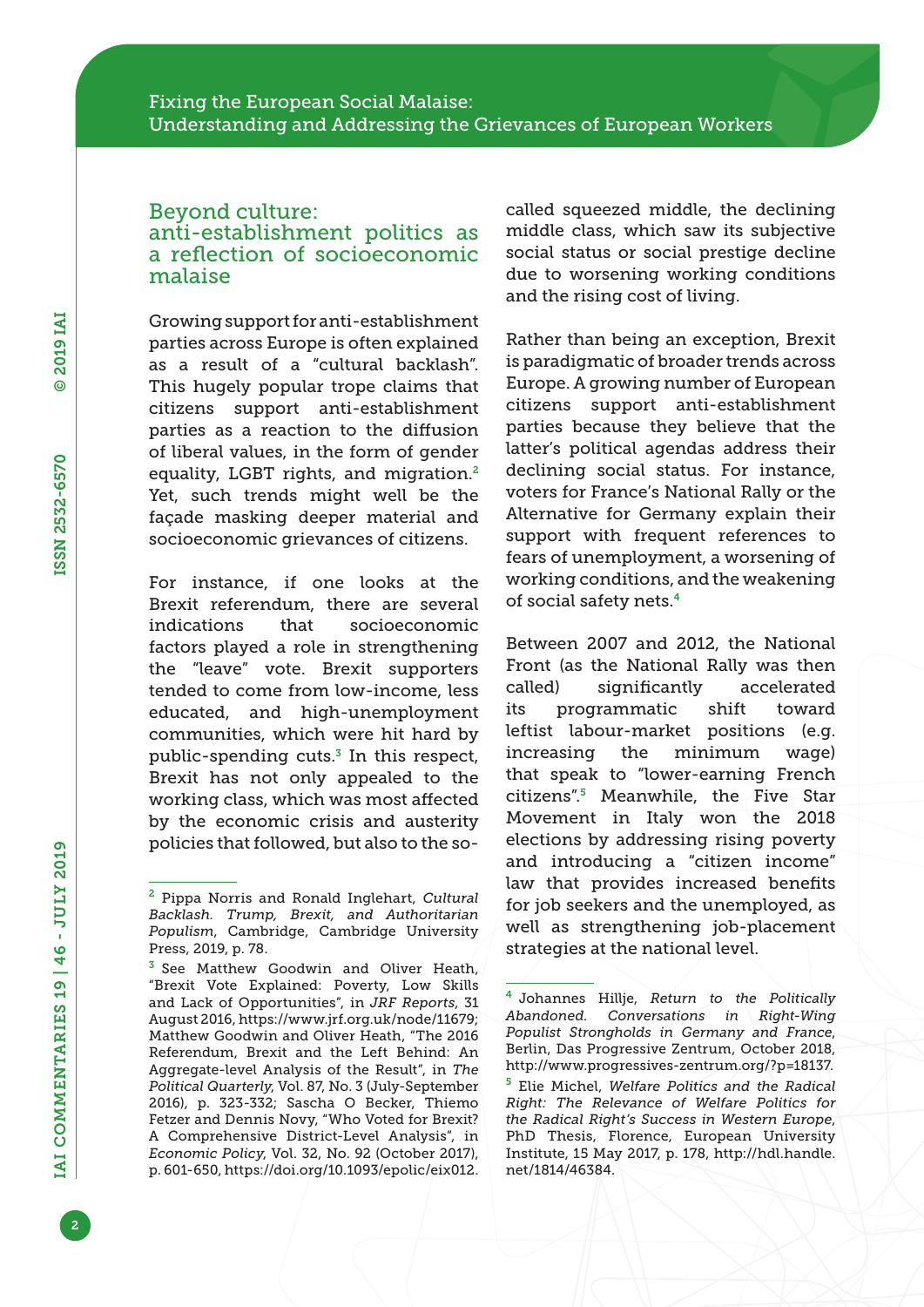### The hidden face of labourmarket insecurity and the evolution of European social policies

The widespread malaise described above is rooted in the dominant paradigm of European social policies introduced by EU governments since the 1990s. Despite the variety of welfare-state arrangements across Europe, a general strategy followed by EU countries since the 1990s aims to include unemployed individuals and long-term benefit claimants in the labour market in order to reduce overall poverty and inequality. The most important manifestation of this strategy has been the adoption of the Social Investment Package by the European Commission in 2013, which emphasises the importance of humancapital investment in order to make the labour market more flexible while having policies in place to include labour-market outsiders.<sup>6</sup>

As part of this plan, European welfare states pursued policies and mechanisms for making individuals employable in a flexible labour market (e.g. training schemes, human-capital strategies).<sup>7</sup> While these social investment strategies raised employment rates, they also reduced direct cash redistribution – that is, all the types of cash support that citizens get from social insurance and social assistance schemes – thus generating more insecurity for the recipients of such transfers.

Significantly, the strategy of encouraging flexibility in European labour markets has not only affected individuals who claim state benefits, but also a large segment of ordinary workers. This includes so-called labourmarket insiders; that is, employed individuals who are experiencing direct and indirect forms of labour-market insecurity.

The most evident form of labourmarket insecurity concerns the fear of losing a job (job-tenure insecurity). This is directly connected to the diffusion of short-term jobs or jobs with a fixed tenure. With the exception of Spain and Greece, the employment rates in Europe are currently higher than they were before the crisis of 2008. Yet, the quality and composition of the job market and working conditions are extremely different.

There has been an increasing share of temporary employment contracts in the total jobs created within each country. The highest incidences of temporary contracts are found in the Netherlands, Poland, Portugal, and Spain: between 21 and 27 per cent of the working-age population (which is higher than the OECD average of 11.5 per cent).8 Temporary employment

<sup>6</sup> European Commission, *Towards Social Investment for Growth and Cohesion – including implementing the European Social Fund 2014-2020* (COM/2013/83), 20 February 2013, [https://eur-lex.europa.eu/legal-content/](https://eur-lex.europa.eu/legal-content/EN/TXT/?uri=celex:52013DC0083) [EN/TXT/?uri=celex:52013DC0083.](https://eur-lex.europa.eu/legal-content/EN/TXT/?uri=celex:52013DC0083)

<sup>7</sup> Ive Marx, "Why Direct Income Redistribution Matters if We Are Really Concerned with Reducing Poverty", in *Intereconomics*, Vol. 48, No. 6 (November/December 2013), p. 350-356, [https://archive.intereconomics.eu/year/2013/6/](https://archive.intereconomics.eu/year/2013/6/inequality-in-europe-what-can-be-done-what-should-be-done) [inequality-in-europe-what-can-be-done-what](https://archive.intereconomics.eu/year/2013/6/inequality-in-europe-what-can-be-done-what-should-be-done)[should-be-done.](https://archive.intereconomics.eu/year/2013/6/inequality-in-europe-what-can-be-done-what-should-be-done)

<sup>8</sup> Bas ter Weel, "The Rise of Temporary Work in Europe", in *De Economist*, Vol. 166, No. 4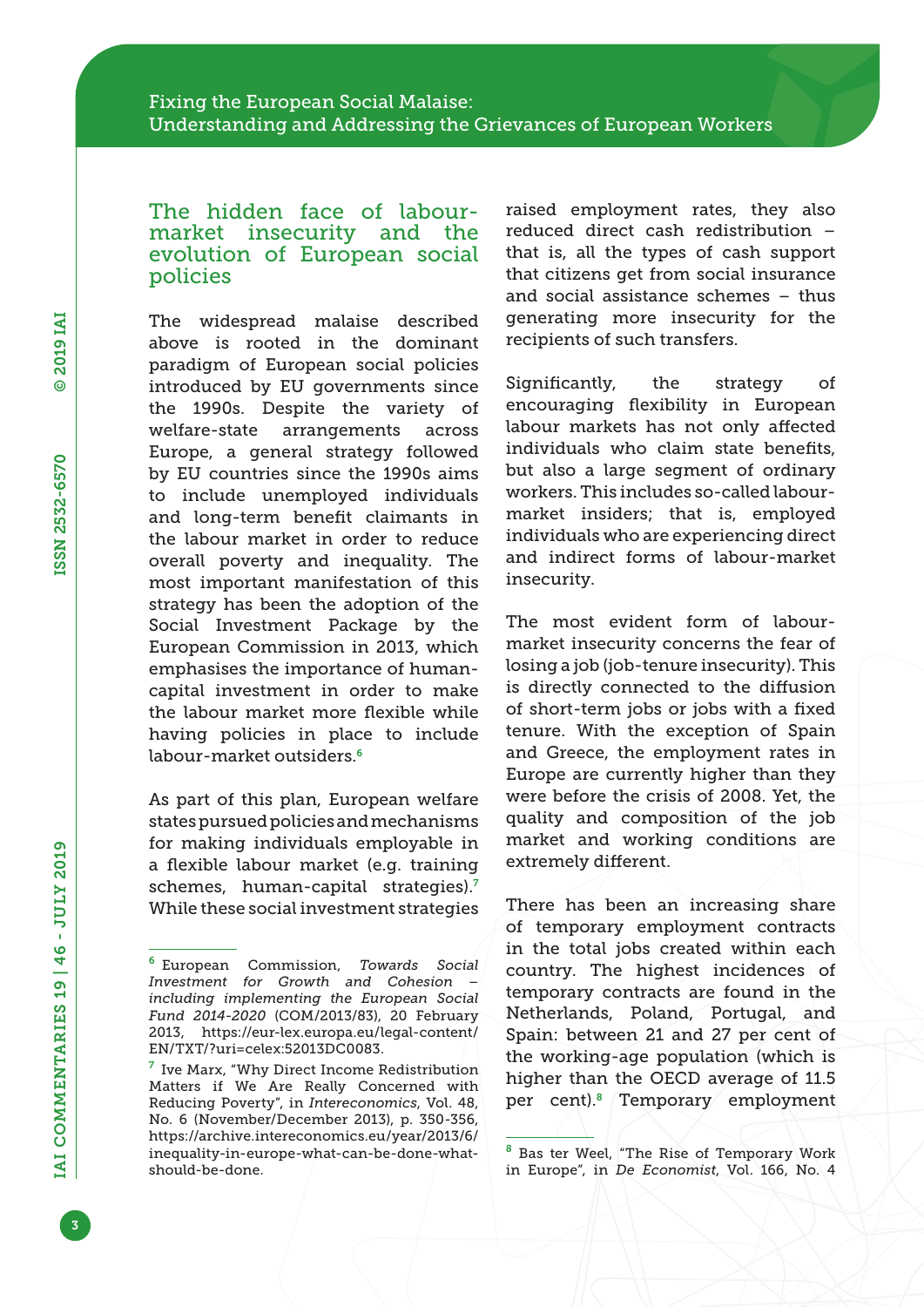contracts have also sharply increased in France and Italy.

Crucially, welfare-state support focuses on labour-market outsiders (i.e. the unemployed) and therefore excludes mechanisms of compensation for temporary workers who are (temporary) insiders. There is also a more hidden, and pernicious, form of insecurity concerning ordinary workers: jobstatus insecurity or the growing threat to working conditions of employed individuals. This refers to all aspects of work that can affect individuals in permanent jobs, such as declining benefits, sick-leave compensation, a worsening relationship with management, an unreasonable worklife balance, and so on.

This type of employment insecurity is becoming highly prevalent in the workforce and is more widespread than the fear of losing a job.9 Job-status insecurity results in the declining social status of individuals, and therefore contributes to the spread of social malaise and insecurity.

Studies show that the current systems of social protection in Europe are not effectively protecting citizens against the risk of poverty. After the crisis, even in the EU's most developed welfare states, minimum-income protection systems for work-poor households with children (households with parents

without jobs) $10$  fall short compared to the poverty income threshold (defined as 60 per cent of the equalised median household income). In other words, the disposable incomes of work-poor households on social assistance were so low to put these families in poverty. $11$ 

The insufficiency of the social protection schemes is even more evident with regard to low-paid workers at the minimum wage level. Figure 1 shows that for lone parents and sole breadwinners with a partner and children to support, net income packages at the minimum-wage level are below the poverty threshold in almost all the countries and generally by a wide margin. Net income packages are the direct cash that these families receive by working at minimum wage, taking into account the social benefits received and the taxes they pay.

Figure 1 indicates that as wages fall across Europe, social security systems are not offering adequate mechanisms of compensation. In other words, participation in the labour market no longer constitutes an insurance against poverty. Indeed, a growing number of European workers are experiencing inwork poverty (the experience of living in poverty despite being employed).

4

<sup>(</sup>December 2018), p. 397, [https://doi.org/10.1007/](https://doi.org/10.1007/s10645-018-9329-8) [s10645-018-9329-8](https://doi.org/10.1007/s10645-018-9329-8).

<sup>&</sup>lt;sup>9</sup> Duncan Gallie et al., "The Hidden Face of Job Insecurity", in *Work, Employment and Society*, Vol. 31, No. 1 (2017), p. 36-53, [https://doi.](https://doi.org/10.1177/0950017015624399) [org/10.1177/0950017015624399.](https://doi.org/10.1177/0950017015624399)

<sup>10</sup> One- or two-parent households where none of the parents work.

<sup>11</sup> Bea Cantillon, Diego Collado and Natascha Van Mechelen, "The End of Decent Social Protection for the Poor? The Dynamics of Low Wages, Minimum Income Packages and Median Household Incomes", in *ImPRovE Working Papers*, No. 15/03 (February 2015), [http://improve](http://improve-research.eu/?wpdmact=process&did=NzAuaG90bGluaw==)[research.eu/?wpdmact=process&did=NzAuaG9](http://improve-research.eu/?wpdmact=process&did=NzAuaG90bGluaw==) [0bGluaw==.](http://improve-research.eu/?wpdmact=process&did=NzAuaG90bGluaw==)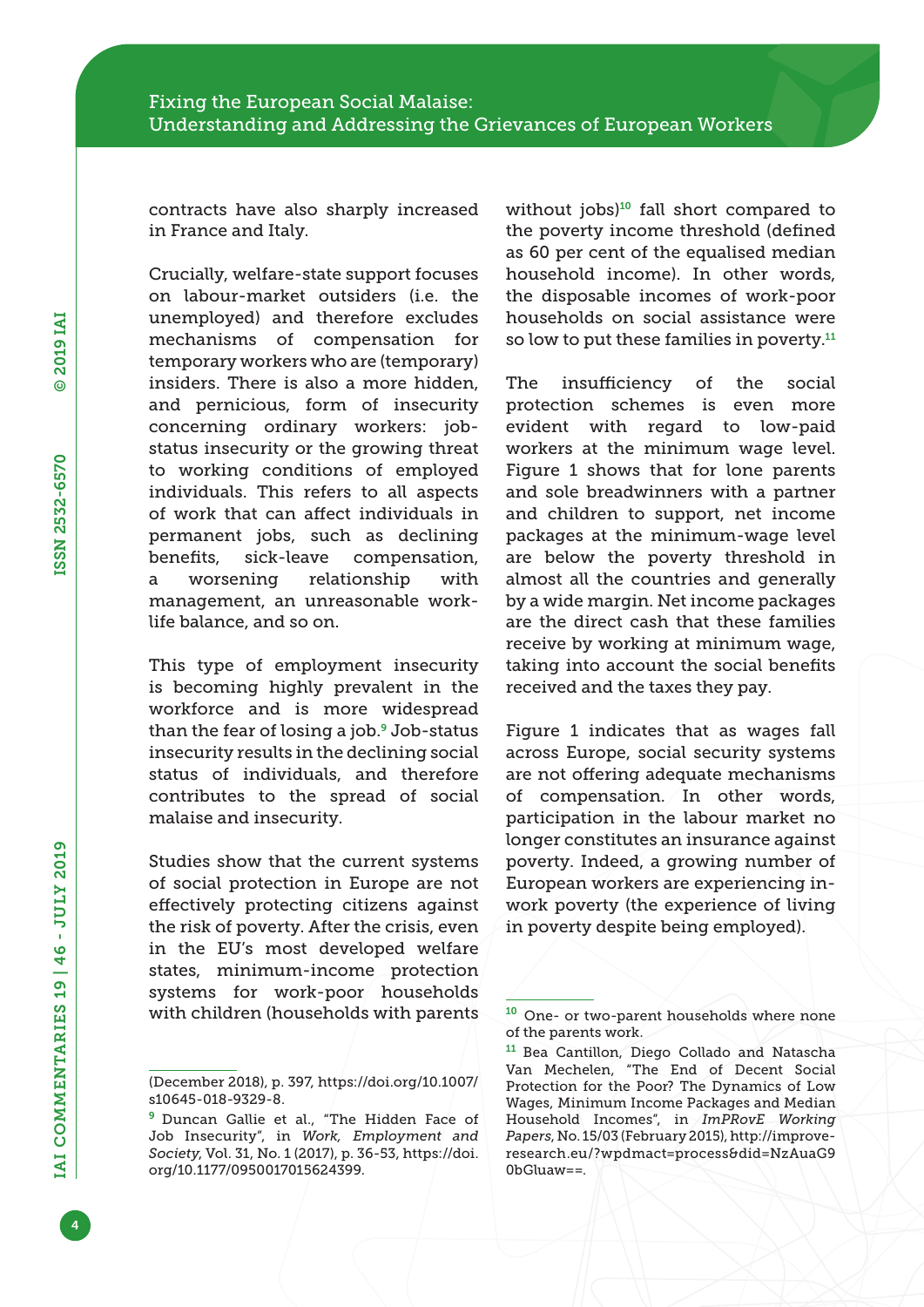

Figure 1 | Gross minimum wages and net incomes at minimum wage, 2012 (in % of the relative poverty threshold)

Note: MW = Minimum wage, NDI = Net disposable income, C2C = Couple with two children, LP2C = Lone parent with two children. Poverty thresholds as available on Eurostat, 2011, referring to 2010 income. Source: Ive Marx, "Why Direct Income Redistribution Matters...", cit., p. 355.

## Developing national and European strategies

Politicians and members of Parliament (MPs) who wish to address this growing labour-market insecurity can act on two levels: the national and supranational.

At the national level, MPs should take the lead in developing new policies to alleviate some of the issues described above. The first area concerns the mechanisms of compensation already existing in European social security systems to increase the level of cash transfers available to low-paid workers (and unemployed individuals) above the poverty threshold. Such a policy change would not be particularly costly and could have dramatic results in moving individuals out of (work) poverty.<sup>12</sup>

Secondly, national MPs can also elaborate new instruments to increase (cash-based) social security in line with the current structure of the labour market. An example of this is the creation of a transitional fund: an instrument to provide cash-based support above the poverty line for workers moving in and out of work, who typically lack contributions. $13$ 

<sup>12</sup> Ive Marx, "Why Direct Income Redistribution Matters...", cit.

<sup>13</sup> See, for example, Lorenza Antonucci, "Towards EU Youth Policies? The Limits of Current Welfare States and the Potential for a 'Youth Transition Fund' (YTF)", in Rémi Bazillier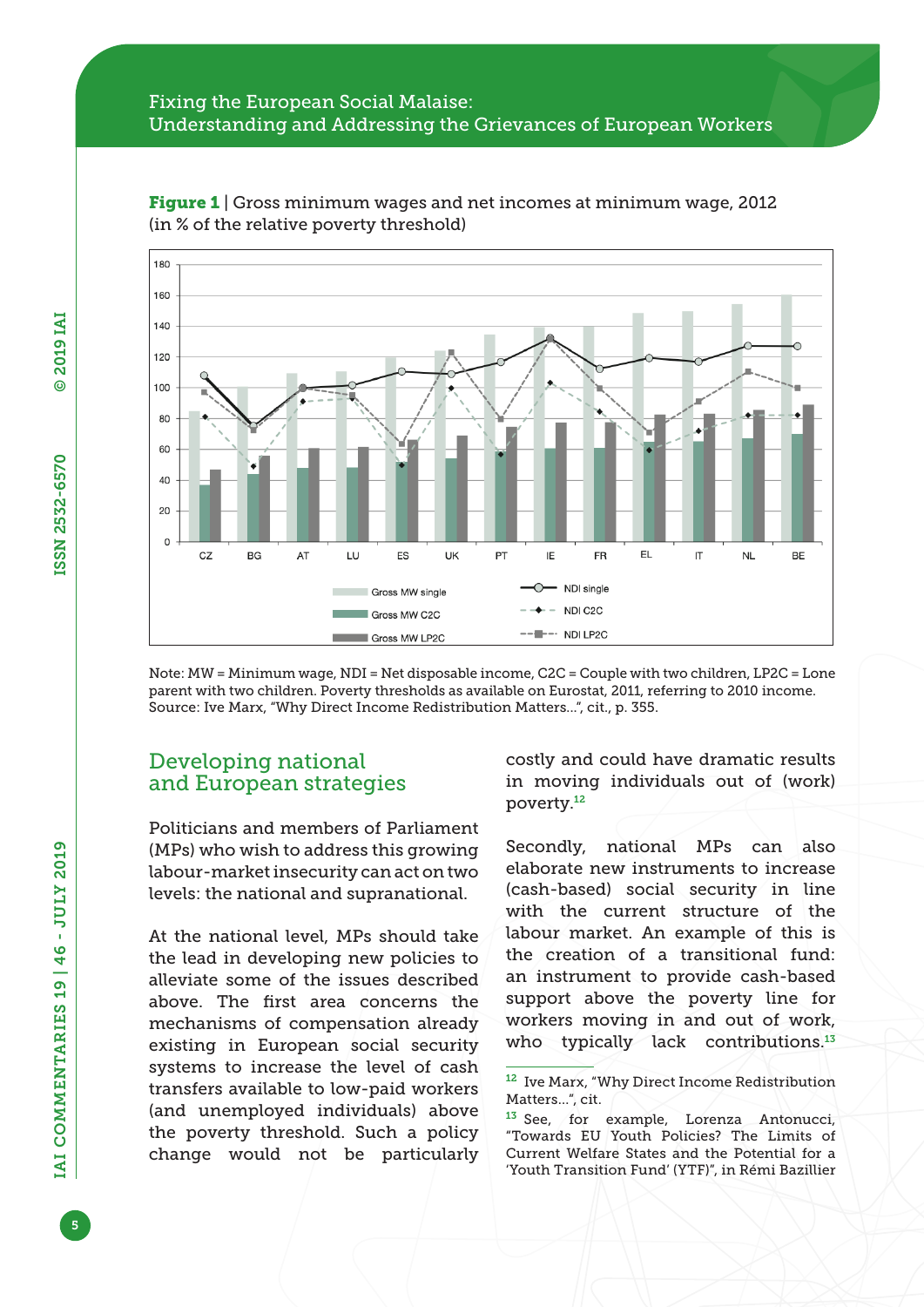The presence of mechanisms of compensation can effectively reduce the negative implications of job-tenure insecurity.

Thirdly, in respect to the worsening of working conditions (job-status insecurity), MPs can lead the creation of national standards on working conditions to monitor the emerging threats to in-work security (work-life balance, corporate benefits etc.), in collaboration with national unions.

The domestic setting remains the most relevant level to develop policies to address these phenomena. These can then become best practices for other EU member states. While EU countries generally oppose forms of coordination in social security, $14$  in 2017 the European Commission launched the European Pillar of Social Rights (EPSR), which focuses on equal opportunities and access to the labour market, fair working conditions, social protection and inclusion.<sup>15</sup>

Rather than being an instrument of harmonisation, the EPSR is a mechanism of assessment and coordination that builds on the existing platform of macroeconomic coordination (the European Semester). It assesses member states' performances on issues such as the labour market and poverty based on 14 indicators (the Social Scoreboard).16 These are then used to send recommendations to member states from the European Commission through the European Semester. Through the EPSR, the above-mentioned national standards on working conditions would be recognised at the EU level and could become best practices for other member states.

Members of the European Parliament have a crucial role to play in this area as their institution provides opinions on the guidelines of the European Commission in each cycle of the European Semester. Recent initiatives promoted through the EPSR concern labour-market conditions and include "directives on work-life balance for parents and carers and on transparent and predictable working conditions, the establishment of a European Labour Authority and a recommendation on access to social protection for workers and the self-employed".17 Some of the most ambitious ideas discussed in EU

et al. (eds), *Progressive Structural Reforms. Proposals for European Reforms to Reduce Inequalities and Promote Jobs, Growth and Social Investment*, Brussels, Solidar, November 2015, p. 59-71, [http://www.solidar.org/en/](http://www.solidar.org/en/publications/progressive-structural-reforms-proposals-for-european-reforms-to-reduce-inequalities-and-promote-jobs-growth-and-social-investment) [publications/progressive-structural-reforms](http://www.solidar.org/en/publications/progressive-structural-reforms-proposals-for-european-reforms-to-reduce-inequalities-and-promote-jobs-growth-and-social-investment)[proposals-for-european-reforms-to-reduce](http://www.solidar.org/en/publications/progressive-structural-reforms-proposals-for-european-reforms-to-reduce-inequalities-and-promote-jobs-growth-and-social-investment)[inequalities-and-promote-jobs-growth-and](http://www.solidar.org/en/publications/progressive-structural-reforms-proposals-for-european-reforms-to-reduce-inequalities-and-promote-jobs-growth-and-social-investment)[social-investment.](http://www.solidar.org/en/publications/progressive-structural-reforms-proposals-for-european-reforms-to-reduce-inequalities-and-promote-jobs-growth-and-social-investment)

<sup>&</sup>lt;sup>14</sup> See the recent rejection of the proposal on social security coordination for EU free-movers: David M. Herszenhorn, "EU Countries Reject Proposal on Social Security Coordination", in *Politico*, 29 March 2019, [https://www.politico.](https://www.politico.eu/article/eu-countries-reject-proposal-on-social-security-coordination) [eu/article/eu-countries-reject-proposal-on](https://www.politico.eu/article/eu-countries-reject-proposal-on-social-security-coordination)[social-security-coordination](https://www.politico.eu/article/eu-countries-reject-proposal-on-social-security-coordination).

<sup>15</sup> European Commission, *Commission Recommendation (EU) 2017/761 of 26 April 2017 on the European Pillar of Social Rights*, [https://eur-lex.europa.eu/legal-content/EN/](https://eur-lex.europa.eu/legal-content/EN/TXT/?uri=CELEX:32017H0761) [TXT/?uri=CELEX:32017H0761.](https://eur-lex.europa.eu/legal-content/EN/TXT/?uri=CELEX:32017H0761)

<sup>16</sup> European Commission, *Social Scoreboard 2018. Headline Indicators: Descriptions and Highlights*, Luxembourg, Publications Office of the European Union, 2018, [https://doi.](https://doi.org/10.2767/919453) [org/10.2767/919453.](https://doi.org/10.2767/919453)

<sup>&</sup>lt;sup>17</sup> European Economic and Social Committee, *Ahead of the European Elections, the EESC Will Assess the Impact of the Social Pillar*, 29 March 2019, [https://www.eesc.europa.eu/en/](https://www.eesc.europa.eu/en/node/69034) [node/69034](https://www.eesc.europa.eu/en/node/69034).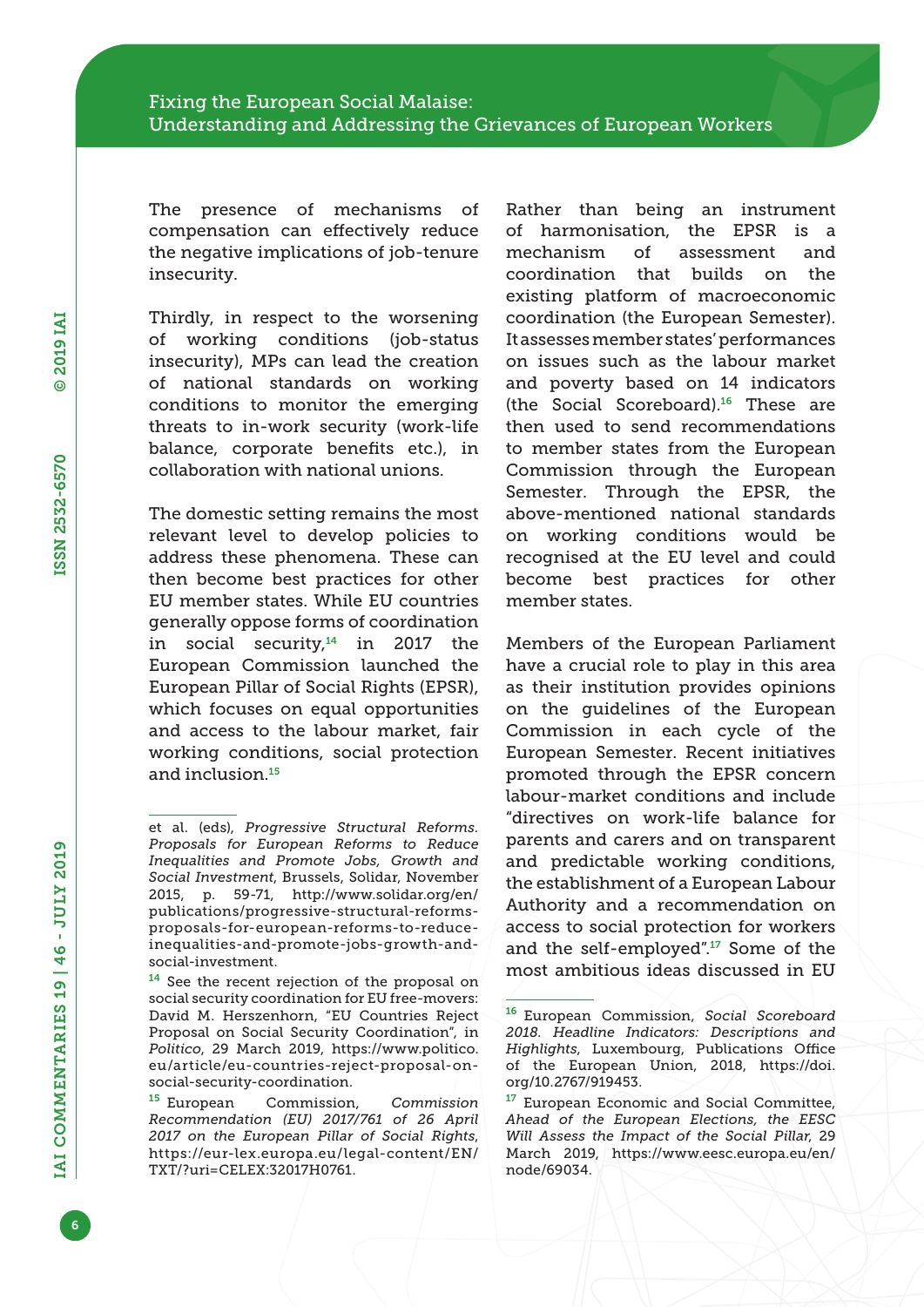policy circles (such as the possibility of creating an EU mechanism of unemployment benefits) remain, however, largely excluded from EU social security. Only if the social malaise of labour-market insecurity in the EU is addressed can politicians hope to counteract current trends of anti-establishment sentiments.

While most of the social-policy focus remains on including labourmarket outsiders, there are emerging grievances of citizens at work with regard to rising in-work poverty and job-tenure and job-status insecurity. As the design and delivery of social policies occur mostly at a national level, MPs have a crucial role to play in re-directing social policy intervention to increase the level and instruments of direct cash-transfer available, in particular to low-paid workers. MPs can exploit the overlooked potential of social security policies in compensating for the rising insecurity in European labour markets and thus restore trust in their political parties.

*12 July 2019*